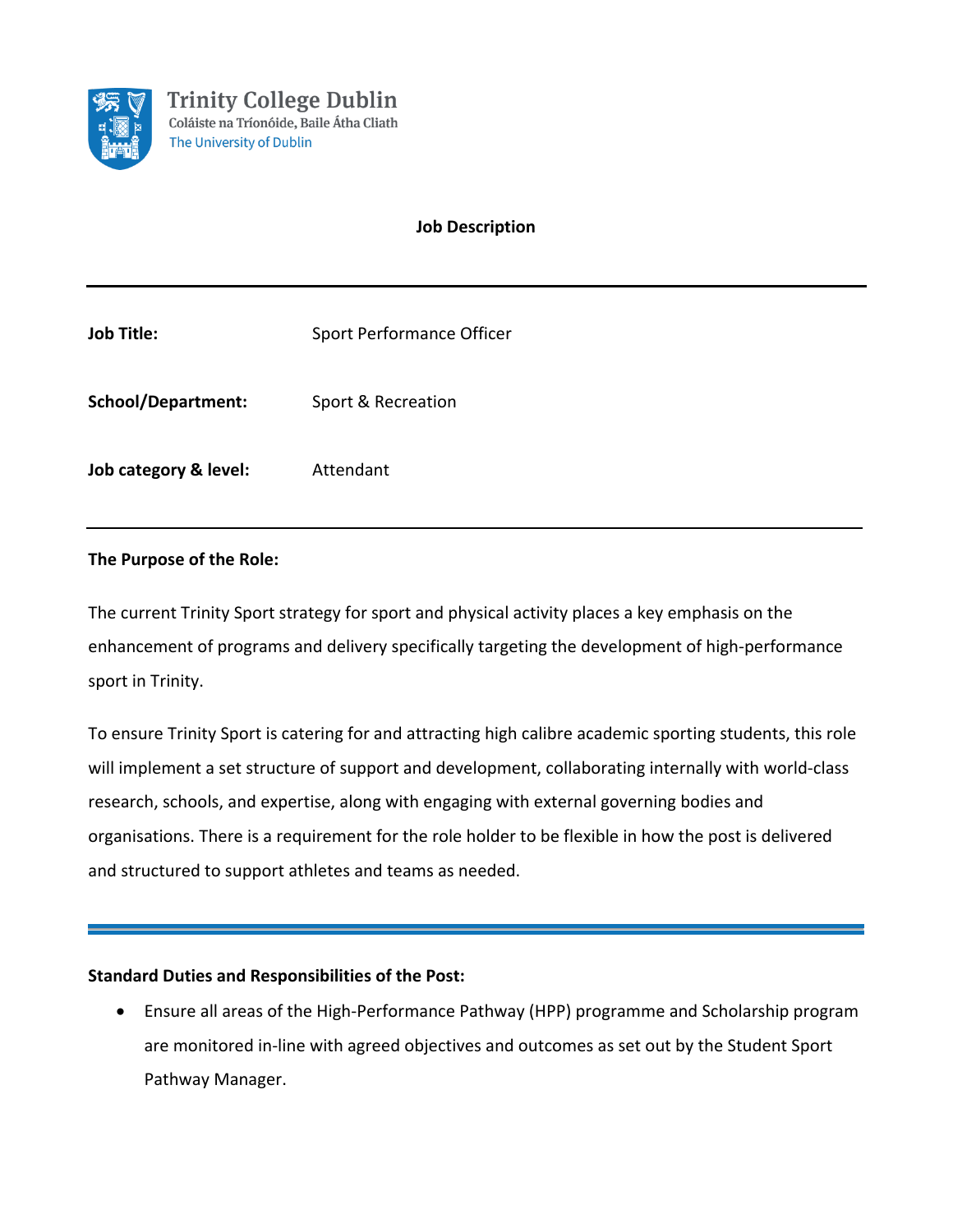- Co-ordinate the delivery of the support services and multi-disciplinary support team in place to support teams and athletes
- Hold regular meetings with staff involved in the delivery, ensuring that all work is planned, measured and evaluated against agreed KPI's
- Plan & deliver strength and conditioning to specified athletes and teams
- Oversee the administration of the sport scholarship programme
- Continually collaborate and drive towards innovation, ensuring programs are progressive and relevant to current elite sporting models.
- Support with the identification, recruitment, and selection of athletes specific to the highperformance pathway.
- Develop a junior talent development program in specified sports and areas as agreed with the Student Sport Pathway Manager
- Co-ordinate a Performance & lifestyle support programme to support the holistic development of sport scholarship students and help them to fufil their personal, academic and sporting potential.
- Engage with key stakeholders and partners including the Irish Institute of Sport, National Governing Bodies of Sport, and other relevant organisations and coaches regarding suitable support for specified athletes within their structure.

### **Managing People and Resources**

- Line management responsibility for part-time sports coaching staff and volunteers
- Oversee the engagement of external support providers to support the delivery of the performance programme
- Responsibility for induction and training and objective setting of support staff
- Provide general guidance and training to other relevant staff and volunteers

### **Communication**

- Responsibility for communicating planned elements of the performance program within the Sports Development Unit and Trinity Sport.
- Complete regular reports on the performance against specified targets
- Work with Trinity Sport staff and partners around the implementation of key strategy KPIs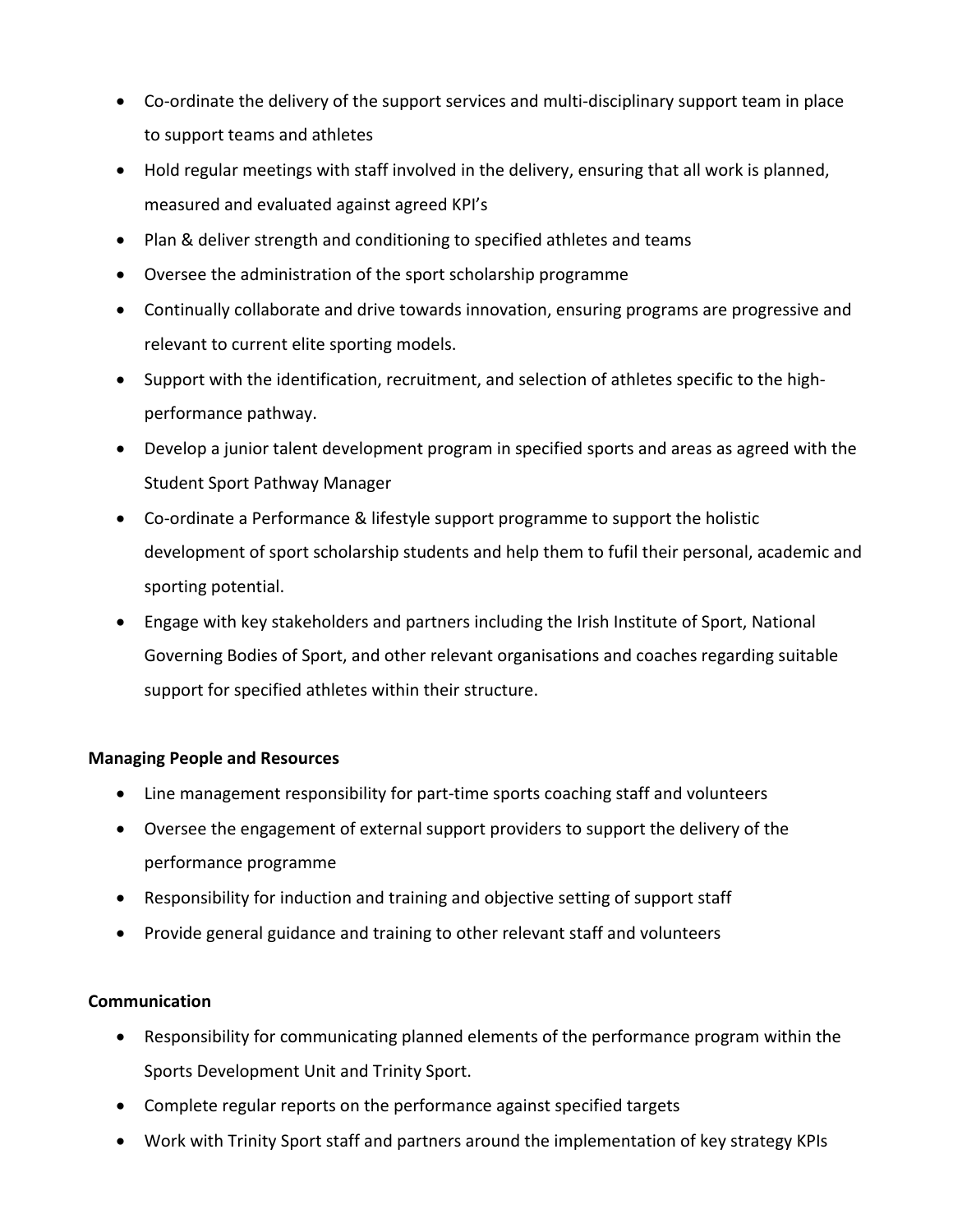## **Teamwork and Collaborative working**

- Build a team ethos amongst support staff, coaches, athletes, and clubs
- Work collaboratively with colleagues to ensure that activities are delivered on time and to a high quality, and that issues and enquiries are responded to quickly and effectively.

### **Initiative, Problem solving and decision making**

- Lead on the development of a programme of support for Sports Scholarship students
- Influence externals stakeholders to support the development of performance sport in Trinity College Dublin
- Influence Faculty, and on occasion, University decisions through participating in relevant committees, working groups and other forums.
- Contribute to agreed external bodies, forums, and committees where relevant
- Contribute to the development of new solutions aligned to the strategy for sport and physical activity

### **Work Environment**

- Ensure all appropriate risk assessments have taken place for all sport and exercise provision
- Be aware of risks in the work environment and potential impact on own work and that of others.

### **Person Requirements**

The role-holder will require the following knowledge, skills and attributes for successful performance in the role

### **Qualifications**

- Qualified strength and conditioning coach with UKSCA accreditation (or equivalent) **Essential**
- Current 1st Aid Qualification **Essential**
- Educated to degree level or equivalent professional qualification in a sports science/exercise discipline – **Essential**
- Talented Athlete Lifestyle Support Qualification (TALS) **Desirable**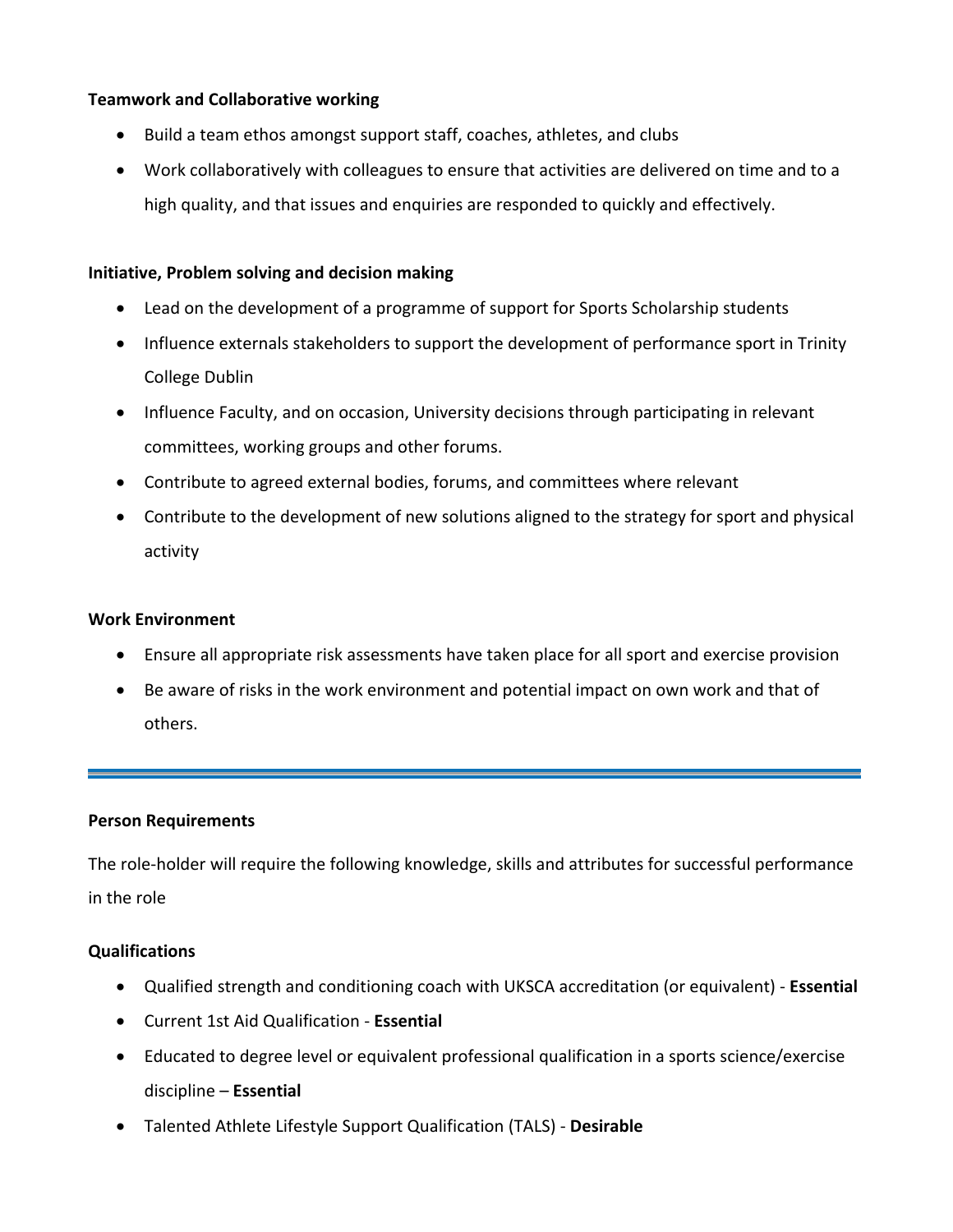- Additional qualifications in performance/elite sport specific areas such as psychology, nutrition, biomechanics, physiology, performance analysis or similar - **Desirable**
- Professional associations/accreditation to Irish Institute of Sport (PQAP), BASES, UKSCA and other relevant bodies - **Desirable**

#### **Knowledge**

- In-depth understanding of the organisation & structure of performance sport in Ireland and internationally - **Essential**
- Proven understanding of the multidisciplinary elements of performance athlete support **Essential**
- Knowledge and understanding of specific training methods and programs relevant to performance athletes - **Essential**
- Good understanding of Trinity Sport programmes and service delivery, along with relevant resources within academic areas in the College - **Desirable**
- Knowledge of current trends in sports performance and elite sport athlete development. **Desirable**

#### **Experience**

- A minimum of 2 years proven experience specifically in a high-performance sport **Essential** environment, working directly with athletes and teams to improve their overall performance.
- Track record of coaching successful athletes and teams in a lead role within a performance sport setting - **Essential**
- Demonstratable experience of working within a multi-disciplinary performance setup **Essential**
- Demonstratable experience of devising, monitoring and reviewing athlete plans -**Essential**
- Demonstrable experience of managing a team of volunteer and/or professional coaches and other support staff - **Desirable**
- Experience of supporting athletes with life skills and personal issues which may impact their training and academic programme - **Desirable**